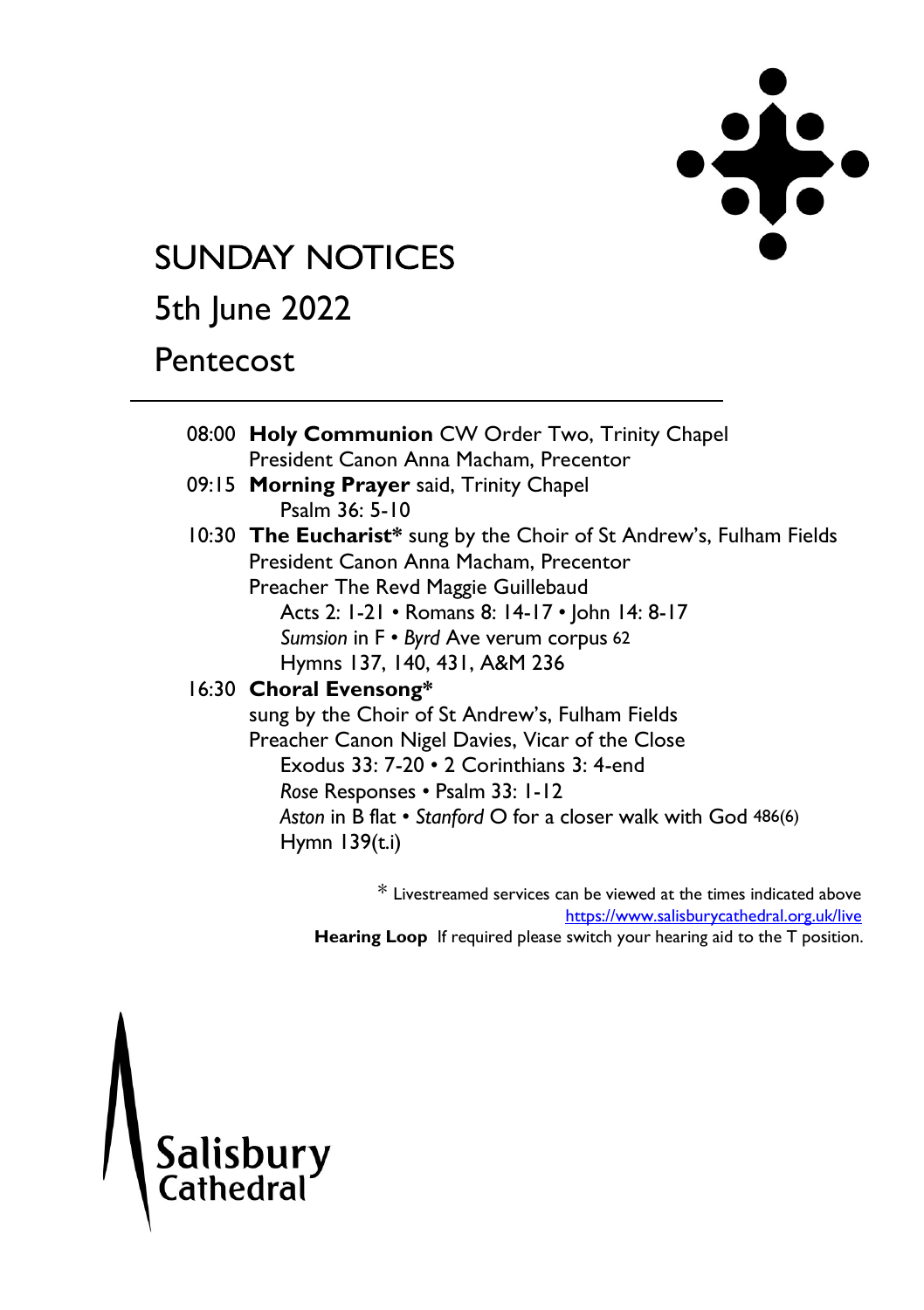| Monday 6    | 10:00 Contemplative Prayer Group Trinity Chapel<br>17:30 Choral Evensong<br>Clucas Responses . Psalms 32-34<br>Stanford in B flat . Hurford Litany to the Holy Spirit 321                                                                                                                                                                                              |
|-------------|------------------------------------------------------------------------------------------------------------------------------------------------------------------------------------------------------------------------------------------------------------------------------------------------------------------------------------------------------------------------|
| Tuesday 7   | 12:00 Holy Communion CW Order One, Trinity Chapel<br>17:30 Choral Evensong<br>Clucas Responses . Psalm 37<br>Tallis Short Service . Byrd Teach me, O Lord 509                                                                                                                                                                                                          |
| Wednesday 8 | Thomas Ken, bishop, nonjuror, hymn writer, 1711<br>15:30 Weekly Reflection Online<br>17:30 Evening Prayer said, Trinity Chapel<br><b>Psalms 41-43</b>                                                                                                                                                                                                                  |
| Thursday 9  | Columba, abbot, missionary, 597<br>12:00 Holy Communion BCP 1662, Trinity Chapel<br>17:30 Choral Evensong<br>Reading Responses . Psalms 47-49 . Office Hymn 457<br>Ireland in F . Vaughan Williams The Song of the Tree of Life 539                                                                                                                                    |
| Friday 10   | 09:00 Salisbury Cathedral School Assembly<br>17:30 Choral Evensong on the Eve of Barnabas the Apostle<br>sung by the Lay Vicars<br>Moore Responses (ATB) • Psalm I • Office Hymn 214 (t.ii)<br>Halls Second Service · Byrd Gloria tibi, Domine 189<br>19:30 Bath Philharmonia: FLARE!                                                                                  |
| Saturday II | <b>Barnabas the Apostle</b><br>08:30 Morning Prayer Trinity Chapel<br>08:50 Holy Communion Trinity Chapel<br>17:30 Festal Evensong for Barnabas the Apostle sung by the Lay Vicars<br>Acts 11: 19-end . John 15: 12-17<br>Rose Responses (ATB) · Psalm 15 · Office Hymn 167<br>Moore First Service . Harris Holy is the true light 226<br>Hymn 413 · Boulanger Prélude |
| Sunday 12   | <b>Trinity Sunday</b><br>08:00 Holy Communion CW Order Two, Trinity Chapel<br>President The Very Revd Nicholas Papadopulos, Dean<br>09:15 Choral Mattins sung by the Lay Vicars<br>Lloyd Responses . Plainsong Venite . Psalm 29<br>Plainsong Canticles . Wood Great Lord of Lords 202<br>Hymn 466 · Bull Gloria tibi trinitas                                         |

Monday to Friday, 7.30am **Morning Prayer** & 7.50am **Holy Communion,** Trinity Chapel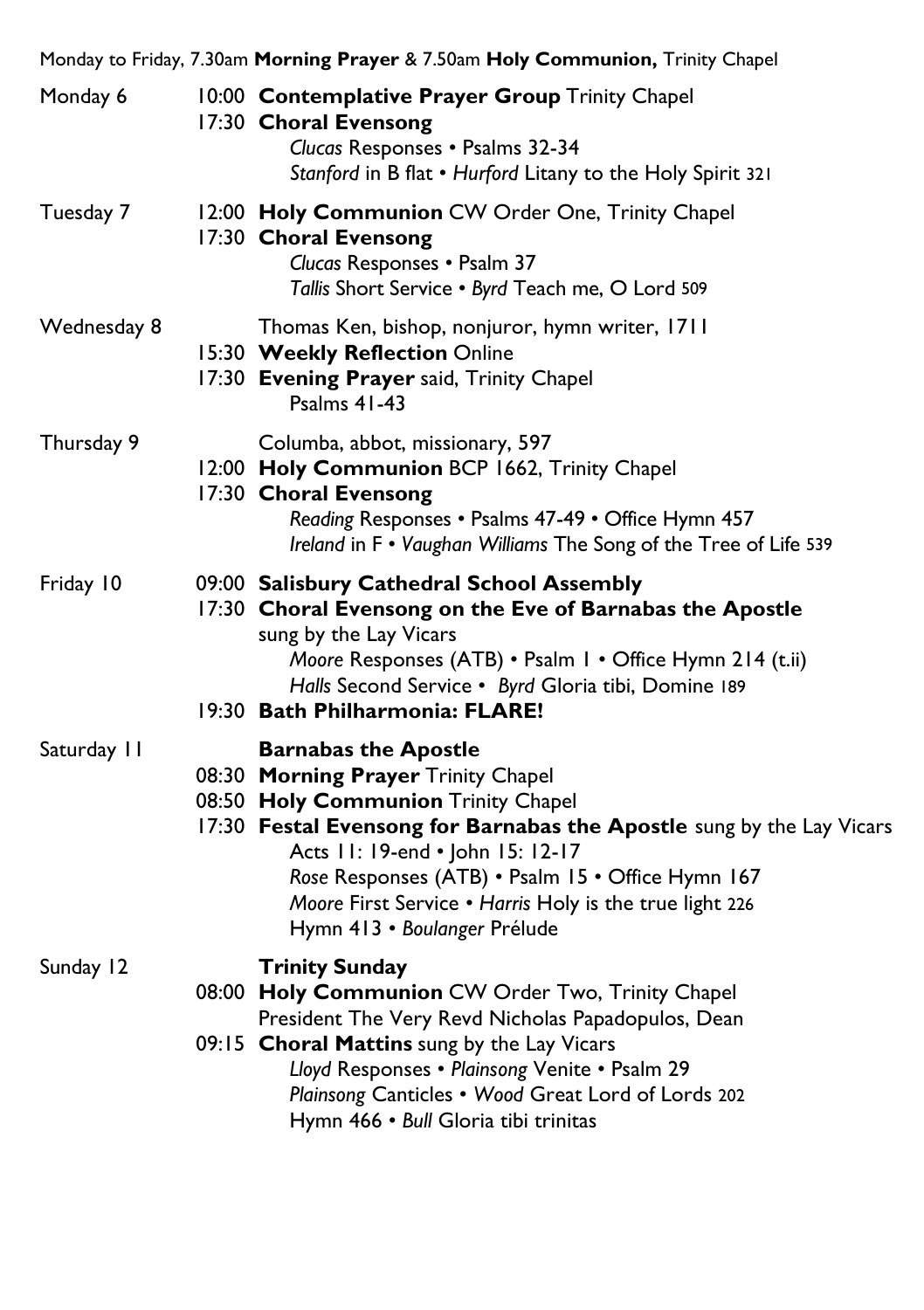10:30 **The Eucharist marking the conclusion of Salisbury International Arts Festival\***  President Canon Edward Probert, Chancellor Preacher The Very Revd Nicholas Papadopulos, Dean Romans 5: 1-5 • Gradual Psalm 8 • John 16: 12-15 *Langlais* Messe Solennelle • *Duruflé* Ubi caritas 598 Hymns 336, Light of light (t. NEH 103), SP 239 *Boëllman* Toccata (Suite Gothique) 16:30 **Choral Evensong with the Installation of the Canon Treasurer\***  Preacher The Rt Revd Karen Gorham, Acting Bishop of Salisbury and Bishop of Sherborne Exodus 3: 1-15 • John 3: 1-17 *Reading* Responses • Psalm 73: 1-4, 15-27 *Brewer* in D • *Tchaikovsky* Holy, holy, holy Hymns 373, A&M 249, CP 406 (t. SP 304) *Guilmant* March on a theme of Handel

#### **Intercessions**

*The Sick:* Stuart Richards, David Brown, Jill Brown, Carina Kinnear, Jennifer Sedman, Keith Whitmore, Rajashri Lakshmipathi, John Rodriguez, Ian Henderson.

*The Recently Departed:* Elizabeth Manterfield, Tony Peace, Gordon Mitchell, Gill Baker, Dorothy Malcolm, Matthew Price.

*Year's Mind:* Jean Sprint (2018), Valerie Catherine Fraser (2014), Ross Kinnear (2008), James Holman (2019), Keith Bateman (2017), Peter Post (2020), Stephen Branch (1985), James Bateman (2008).

*May Prisoner of Conscience:* Artist Aleksandra Skochilenko was arrested on the 11th of April and interrogated until three o'clock the next morning. She is accused of replacing price tags with anti-war information and slogans in a supermarket in Saint Petersburg on the 31st of March. She was charged with "disseminating knowingly false information about the use of Russian Armed Forces" and placed in pre-trial detention until the 1st of June. Aleksandra Skochilenko has a serious health condition and therefore placing her in pre-trial detention, where she would not be getting the appropriate diet or medical care she needs, puts her health and wellbeing at risk. She faces up to ten years in prison if she is convicted.

### **Residence this week**

Canon Edward Probert Tuesday 7 June: Canon Nigel Davies

### **Cathedral Notices**

**Staying Safe.** It is no longer necessary to wear a mask whilst attending Cathedral worship. However, those administering communion will continue to wear masks during the distribution of communion. Please feel free to wear a mask or not, as you prefer.

**On Sunday 12 June**, we are happy to install Revd Dr Kenneth Padley as Canon Treasurer during Evensong at 16:30. In this role, Kenneth will also oversee the Cathedral's acclaimed Visual Art programme, and will work closely with the Works Yard team to complete the Major Repair programme and strengthen the Cathedral commitment to the environment.